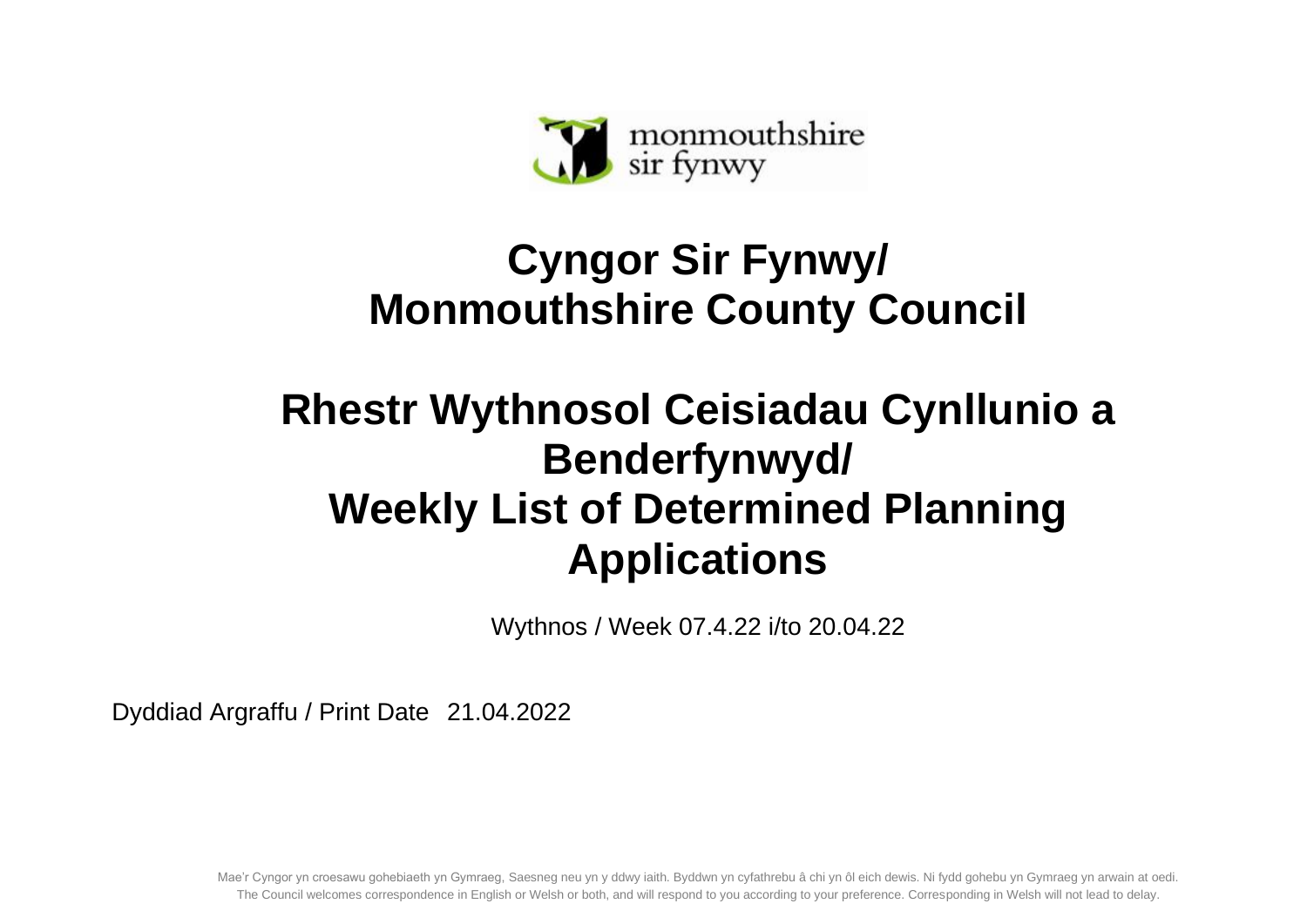| <b>Ward/Ward</b>                                                       | <b>Rhif Cais/</b><br><b>Application</b><br><b>Number</b> | Disgrifia d o'r<br>Datblygiad/<br><b>Development</b><br><b>Description</b>                                                                                          | <b>Cyfeiriad Safle/</b><br><b>Site Address</b>                               | Penderfyniad/<br><b>Decision</b> | Dyddiad y<br>Penderfyniad/<br><b>Decision Date</b> | <b>Lefel Penderfyniad/</b><br><b>Decision Level</b> |
|------------------------------------------------------------------------|----------------------------------------------------------|---------------------------------------------------------------------------------------------------------------------------------------------------------------------|------------------------------------------------------------------------------|----------------------------------|----------------------------------------------------|-----------------------------------------------------|
| <b>Crucorney</b><br>Plwyf/ Parish:<br>Grosmont<br>Community<br>Council | DM/2022/00259                                            | A steel frame storage<br>barn situated on a farm<br>yard required for storing<br>hay only                                                                           | Gelli Llwyd<br><b>Great Park Road</b><br>Llanvetherine<br>Monmouth<br>NP78RP | Approve                          | 14.04.2022                                         | <b>Delegated Officer</b>                            |
| <b>Cantref</b><br>Plwyf/ Parish:<br>Abergavenny<br><b>Town Council</b> | DM/2022/00272                                            | Two storey extension on<br>existing gable end.                                                                                                                      | 91 Chapel Road<br>Abergavenny<br>Monmouthshire<br>NP777DR                    | Approve                          | 07.04.2022                                         | <b>Delegated Officer</b>                            |
| <b>Cantref</b><br>Plwyf/ Parish:<br>Abergavenny<br><b>Town Council</b> | DM/2022/00325                                            | Proposed rear Orangery                                                                                                                                              | Hill Grange<br>70 Pen Y Pound<br>Abergavenny<br>Monmouthshire<br>NP777RW     | Approve                          | 07.04.2022                                         | Delegated Officer                                   |
| Lansdown<br>Plwyf/ Parish:<br>Abergavenny<br><b>Town Council</b>       | DM/2022/00161                                            | Part double storey rear<br>extension and front<br>porch extension.                                                                                                  | 3 Gunter Way<br>Abergavenny<br>Monmouthshire<br>NP77AQ                       | Application<br>Withdrawn         | 12.04.2022                                         | Delegated Officer                                   |
| <b>Priory</b><br>Plwyf/ Parish:<br>Abergavenny<br><b>Town Council</b>  | DM/2022/00445                                            | NMA relating to<br>application<br>DM/2019/01521. To<br>change to roof from the<br>originally proposed flat<br>roof to a shallow pitched,<br>raised seam metal roof. | 6 Richmond Road<br>Abergavenny<br>Monmouthshire<br>NP75RD                    | Approve                          | 08.04.2022                                         | Delegated Officer                                   |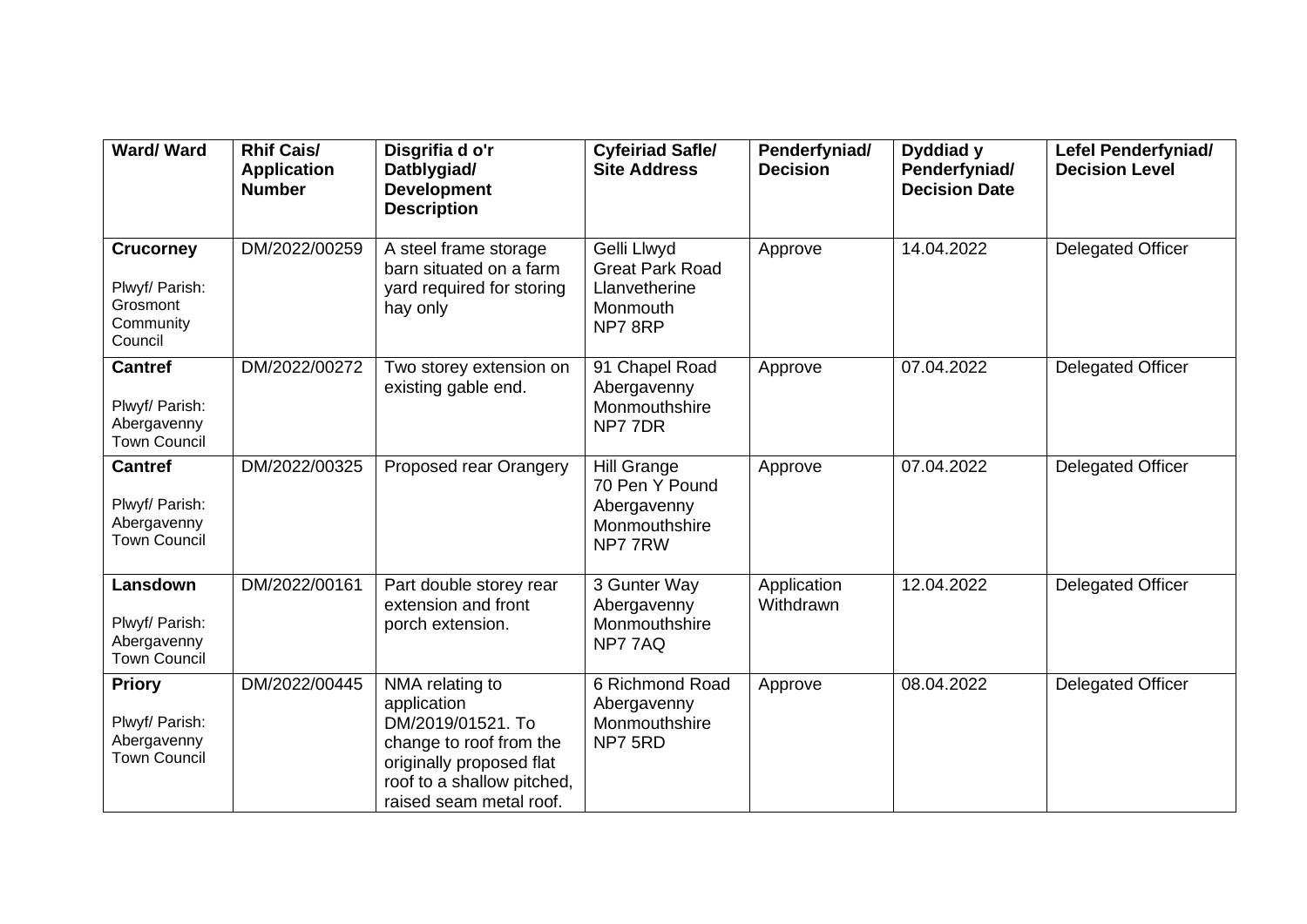| <b>Croesonen</b><br>Plwyf/ Parish:<br>Llantilio<br>Pertholey<br>Community<br>Council                        | DM/2021/01860 | Construction of<br>additional storey on<br>existing footprint to<br>include replacement of<br>existing hip roof with<br>gable design and also<br>construction of additional<br>oak constructed entrance<br>porch.              | Ingleby Cottage<br>Croesonen Road<br>Abergavenny<br>Monmouthshire<br>NP76AD                                         | Application<br>Withdrawn | 20.04.2022 | <b>Delegated Officer</b> |
|-------------------------------------------------------------------------------------------------------------|---------------|--------------------------------------------------------------------------------------------------------------------------------------------------------------------------------------------------------------------------------|---------------------------------------------------------------------------------------------------------------------|--------------------------|------------|--------------------------|
| <b>Llantilio</b><br><b>Crossenny</b><br>Plwyf/ Parish:<br>Llangattock<br>Vibon Avel<br>Community<br>Council | DM/2021/01833 | Remodel and extend the<br>existing Lodge with<br>single-story side<br>extension                                                                                                                                                | <b>Hilston Lodge</b><br>B4347 The Garth<br>To The Boot<br>Crossway<br>Newcastle<br>Monmouthshire<br><b>NP25 5NY</b> | Approve                  | 12.04.2022 | <b>Delegated Officer</b> |
| <b>Llantilio</b><br><b>Crossenny</b><br>Plwyf/ Parish:<br>Llangattock<br>Vibon Avel<br>Community<br>Council | DM/2021/01834 | Remodel and extend the<br>existing Lodge with<br>single-story side<br>extension                                                                                                                                                | <b>Hilston Lodge</b><br>B4347 The Garth<br>To The Boot<br>Crossway<br>Newcastle<br>Monmouthshire<br><b>NP25 5NY</b> | Approve                  | 12.04.2022 | <b>Delegated Officer</b> |
| Wyesham<br>Plwyf/ Parish:<br>Monmouth<br><b>Town Council</b>                                                | DM/2022/00317 | Renewable energy for<br>residential owner-<br>occupied house:<br>A. Replacement of oil-<br>fired heating with air-<br>source heat pump<br>(ASHP) system<br>B. Installation of roof-<br>mounted solar PV<br>electricity system. | <b>Yew House</b><br>6 Kymin Road<br>The Kymin<br>Monmouth<br>Monmouthshire<br><b>NP25 3SD</b>                       | Approve                  | 08.04.2022 | <b>Delegated Officer</b> |
| <b>Llanover</b>                                                                                             | DM/2021/00208 | Replacement of two<br>poultry sheds.                                                                                                                                                                                           | Lower Ty Newydd<br>Farm                                                                                             | Approve                  | 12.04.2022 | <b>Delegated Officer</b> |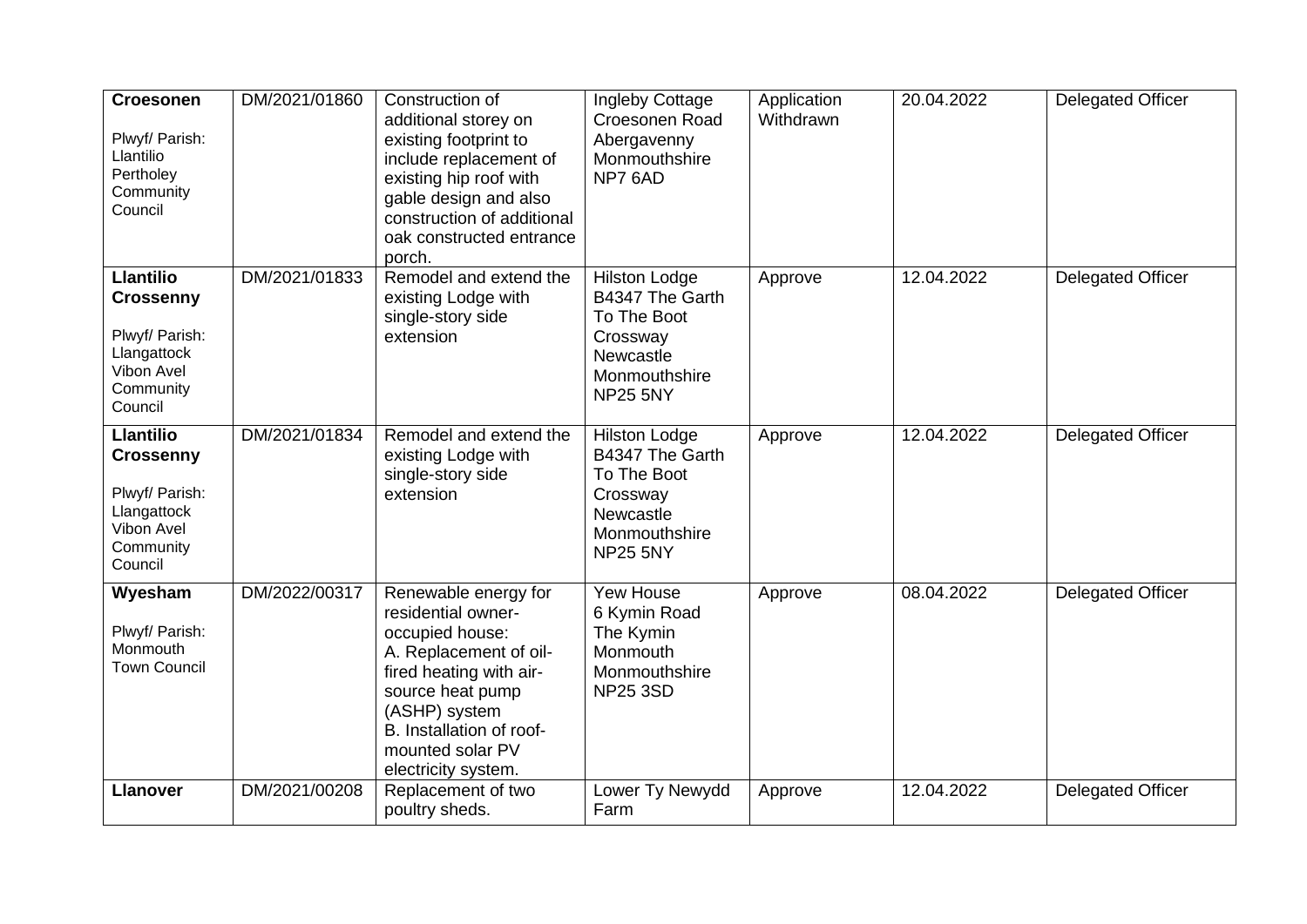| Plwyf/ Parish:<br>Llanarth<br>Community<br>Council                                   |               |                                                                                                                                                                                                                 | Llanarth Road To<br>Ty Newydd Farm<br>Clytha<br><b>Usk</b><br>Monmouthshire<br><b>NP15 2BQ</b>            |         |            |                           |
|--------------------------------------------------------------------------------------|---------------|-----------------------------------------------------------------------------------------------------------------------------------------------------------------------------------------------------------------|-----------------------------------------------------------------------------------------------------------|---------|------------|---------------------------|
| <b>Mitchel Troy</b><br>Plwyf/ Parish:<br><b>Mitchel Troy</b><br>Community<br>Council | DM/2020/01432 | Removal of existing<br>garages and renew with<br>new garages like for like.                                                                                                                                     | <b>Garthi Close</b><br><b>Mitchel Troy</b><br>Monmouthshire                                               | Approve | 13.04.2022 | <b>Delegated Officer</b>  |
| <b>Goytre Fawr</b><br>Plwyf/ Parish:<br>Goetre Fawr<br>Community<br>Council          | DM/2021/00323 | Proposed detached<br>bungalow - amended<br>design to extant planning<br>permission ref<br>DC/2013/00703.                                                                                                        | <b>Twyn Cecil</b><br>Llan Lane<br>Penperlleni<br>Goytre<br><b>Usk</b><br>Monmouthshire<br><b>NP15 1QD</b> | Approve | 08.04.2022 | <b>Delegated Officer</b>  |
| <b>Goytre Fawr</b><br>Plwyf/ Parish:<br>Goetre Fawr<br>Community<br>Council          | DM/2021/01420 | Demolition of existing<br>apartment blocks and<br>erection of 6 dwellings<br>with parking and<br>associated works.                                                                                              | Melyn Bach<br>Avenue<br><b>Little Mill</b><br>Pontypool<br>NP4 0HP                                        | Approve | 13.04.2022 | <b>Delegated Officer</b>  |
| <b>Goytre Fawr</b><br>Plwyf/ Parish:<br>Goetre Fawr<br>Community<br>Council          | DM/2021/01716 | Erection of two no. one<br>bedroom two person<br>apartments, relocation<br>and upgrade of children's<br>play area, car parking,<br>boundary enclosures,<br>landscaped SUDs<br>features and associated<br>works. | Land To Side/east<br>Of Brynteg Place<br><b>Little Mill</b><br>Monmouthshire                              | Approve | 13.04.2022 | <b>Delegated Officer</b>  |
| <b>Llanbadoc</b>                                                                     | DM/2019/00800 | <b>Demolition of Existing</b><br>Bungalow and                                                                                                                                                                   | Homestead<br><b>Wainfield Lane</b>                                                                        | Refuse  | 12.04.2022 | <b>Committee Decision</b> |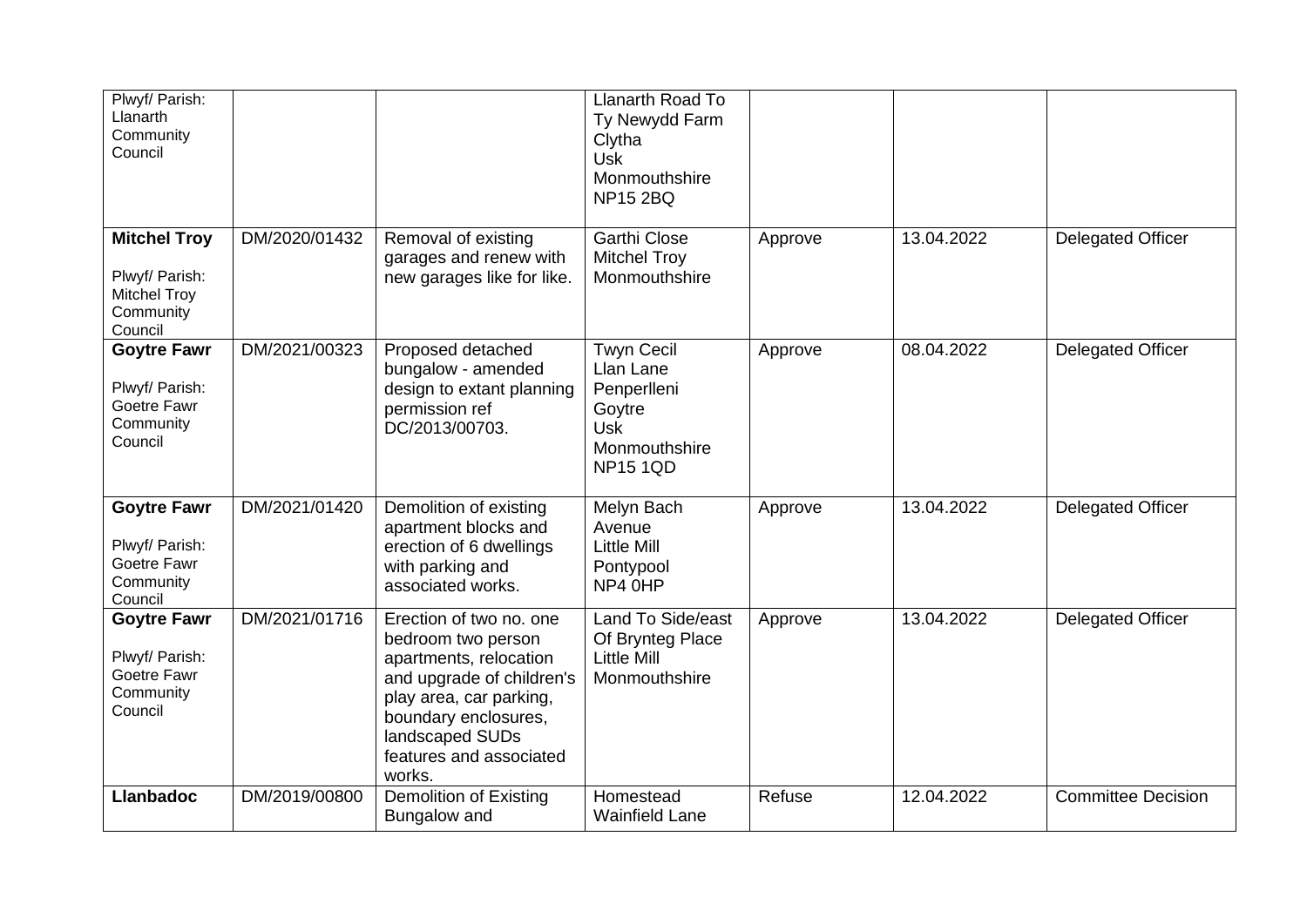| Plwyf/ Parish:<br>Gwehelog Fawr<br>Community<br>Council                                              |               | Outbuildings and<br>replacement with 2no.<br>detached two storey<br>dwelling houses with<br>altered driveway access<br>from highway.       | Gwehelog<br><b>Usk</b><br>Monmouthshire<br><b>NP15 1RG</b>                                                                                                                   |         |            |                          |
|------------------------------------------------------------------------------------------------------|---------------|--------------------------------------------------------------------------------------------------------------------------------------------|------------------------------------------------------------------------------------------------------------------------------------------------------------------------------|---------|------------|--------------------------|
| <b>Llanbadoc</b><br>Plwyf/ Parish:<br>Gwehelog Fawr<br>Community<br>Council                          | DM/2021/00687 | One-bay extension to<br>existing agricultural<br>building.                                                                                 | Glen Oak<br>Monmouth Road<br>Gwehelog<br><b>Usk</b><br>Monmouthshire<br><b>NP15 1QX</b>                                                                                      | Approve | 12.04.2022 | <b>Delegated Officer</b> |
| <b>Llanbadoc</b><br>Plwyf/ Parish:<br>Llanbadoc<br>Community<br>Council                              | DM/2022/00205 | Proposals are to<br>construct a single storey<br>building to the rear of the<br>Arthur Building to<br>accommodate a<br>dressage simulator. | <b>Arthur Building</b><br><b>Usk Agricultural</b><br>College<br>A472 Little Henrhiw<br>To The Island<br>Rhadyr<br>Llanbadoc<br><b>Usk</b><br>Monmouthshire<br><b>NP151XJ</b> | Approve | 14.04.2022 | <b>Delegated Officer</b> |
| <b>Trellech</b><br><b>United</b><br>Plwyf/ Parish:<br><b>Trellech United</b><br>Community<br>Council | DM/2022/00257 | <b>Discharge of Conditions</b><br>9 (Method Statement)<br>and 10 (Lancet windows)<br>for planning decision<br>DM/2019/00652.               | The Coach House<br><b>Church Street</b><br>Trellech<br>Monmouthshire<br><b>NP25 4PA</b>                                                                                      | Approve | 12.04.2022 | <b>Delegated Officer</b> |
| Llangybi<br>Fawr<br>Plwyf/ Parish:<br>Llangybi Fawr<br>Community<br>Council                          | DM/2022/00063 | Draw-Off Tower:<br>Install 3no.<br>700mm diameter cores<br>through the outer wall of<br>the existing draw-off<br>tower.<br>Install 2no.    | Llandegfedd<br>Reservoir<br>Parc Road<br>Coed Y Paen<br>Pontypool<br>Monmouthshire<br>NP4 0SY                                                                                | Approve | 11.04.2022 | <b>Delegated Officer</b> |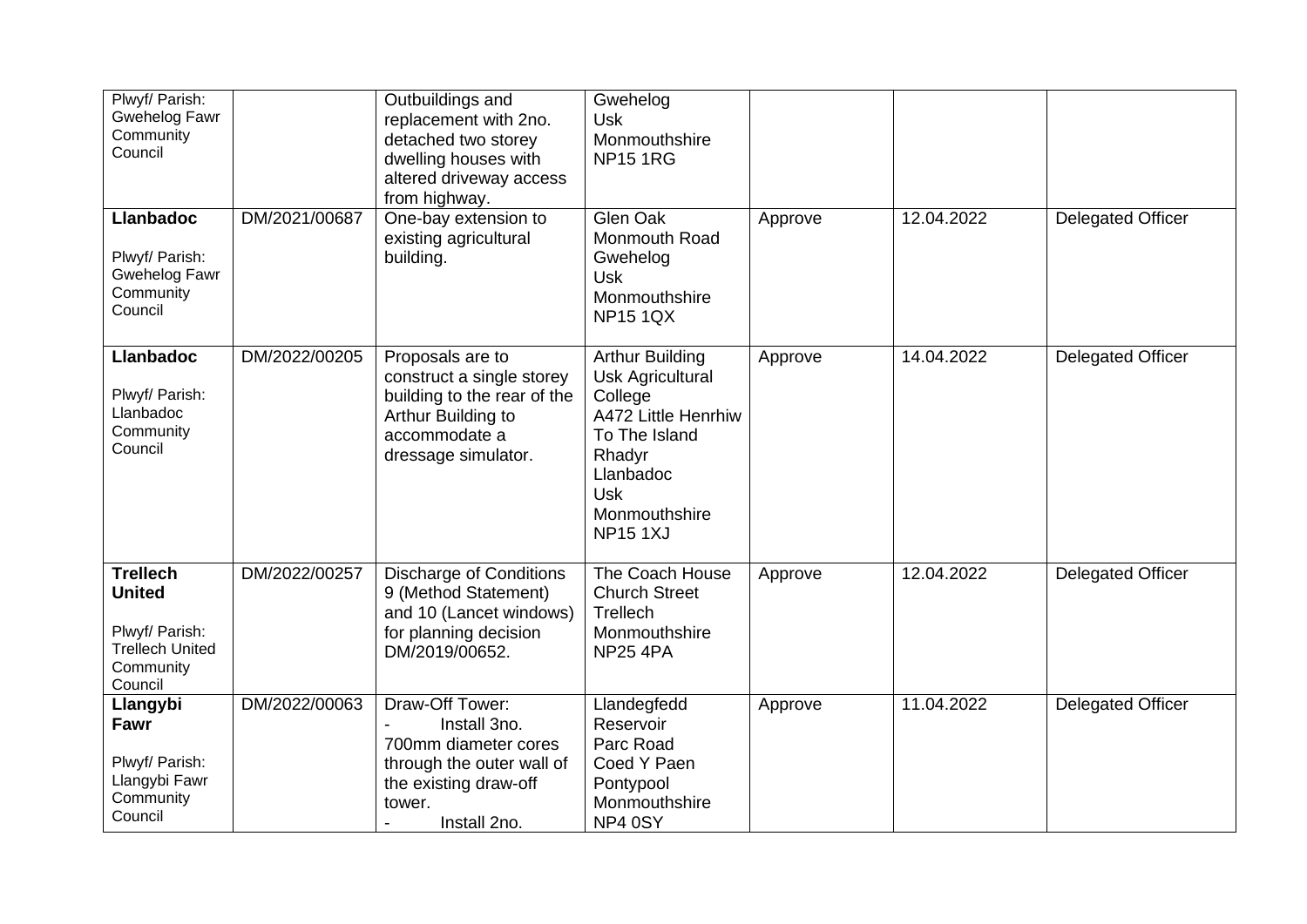|  | reservoir specification    |  |  |
|--|----------------------------|--|--|
|  | valves on the outside of   |  |  |
|  | each core (6no. total).    |  |  |
|  | Install a trash screen at  |  |  |
|  | the end of each            |  |  |
|  | arrangement (3no. total).  |  |  |
|  | Install metalwork to       |  |  |
|  | support each               |  |  |
|  | arrangement.               |  |  |
|  | Install 3no. steel         |  |  |
|  | security cages to          |  |  |
|  | surround the valve         |  |  |
|  | controls on the valve      |  |  |
|  | tower walkway. 2.4m        |  |  |
|  | (high) $x$ 2.0m (wide) $x$ |  |  |
|  | 1.6m (long).               |  |  |
|  | <b>Install CCTV</b>        |  |  |
|  | cameras to monitor area.   |  |  |
|  | Scour and Overflow         |  |  |
|  | Tunnel:                    |  |  |
|  | Remove the                 |  |  |
|  | bulkhead gate, butterfly   |  |  |
|  | valve and 900mm            |  |  |
|  | diameter pipework which    |  |  |
|  | extends from underneath    |  |  |
|  | the dam crest to the end   |  |  |
|  |                            |  |  |
|  | of the tail bay.           |  |  |
|  | Reinstate re-              |  |  |
|  | configured security gate   |  |  |
|  | at tunnel entrance.        |  |  |
|  | Tree / Vegetation          |  |  |
|  | clearance to facilitate    |  |  |
|  | temporary access track.    |  |  |
|  | Install temporary          |  |  |
|  | stone access track to tail |  |  |
|  | bay for pipe work          |  |  |
|  | removal.                   |  |  |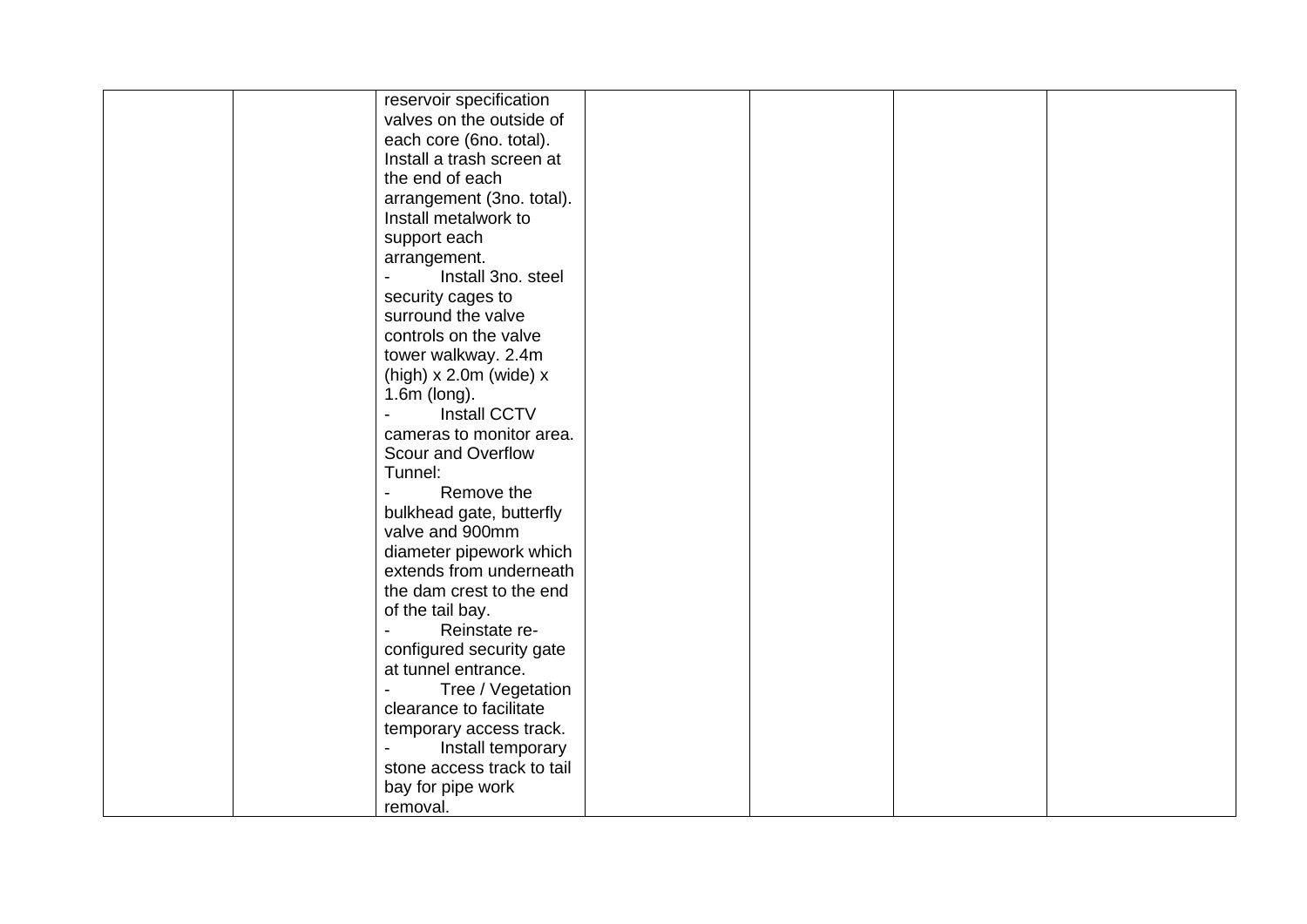|                                                                       |               | Install post and<br>rail fencing around tail<br>bay.<br>Install bat<br>compensatory habitat.                                     |                                                                                                                       |                          |            |                           |
|-----------------------------------------------------------------------|---------------|----------------------------------------------------------------------------------------------------------------------------------|-----------------------------------------------------------------------------------------------------------------------|--------------------------|------------|---------------------------|
| <b>Caerwent</b><br>Plwyf/ Parish:<br>Caerwent<br>Community<br>Council | DM/2020/01670 | Proposed conversion of<br>existing public house to<br>single dwelling and 3 no.<br>new build detached<br>dwellings with garages. | The Woodland<br>Tavern<br><b>Well Lane</b><br><b>Llanfair Discoed</b><br>Chepstow<br>Monmouthshire<br><b>NP16 6LX</b> | Application<br>Withdrawn | 11.04.2022 | <b>Delegated Officer</b>  |
| Larkfield<br>Plwyf/ Parish:<br>Chepstow Town<br>Council               | DM/2021/01562 | Change of use from C3<br>(dwelling) to C4 (HMO).                                                                                 | Plot 5<br>Lower Hardwick<br><b>Hardwick Hill</b><br>Chepstow<br>Monmouthshire<br><b>NP16 5PT</b>                      | Approve                  | 08.04.2022 | <b>Committee Decision</b> |
| Larkfield<br>Plwyf/ Parish:<br>Chepstow Town<br>Council               | DM/2021/01623 | Change of use from C3<br>(dwelling) to C4 (HMO)<br>for maximum 6 no<br>occupants                                                 | <b>Little Hervells</b><br>Court<br>3 Hardwick Hill<br>Chepstow<br>NP <sub>16</sub> 5PT                                | Approve                  | 20.04.2022 | <b>Committee Decision</b> |
| <b>Rogiet</b><br>Plwyf/ Parish:<br>Rogiet<br>Community<br>Council     | DM/2021/01769 | Proposed single storey<br>rear extension under<br>permitted development.                                                         | 4 Merlin Close<br>Rogiet<br>Caldicot<br>Monmouthshire<br><b>NP26 3UX</b>                                              | Approve                  | 08.04.2022 | <b>Delegated Officer</b>  |
| <b>Rogiet</b><br>Plwyf/ Parish:<br>Rogiet<br>Community<br>Council     | DM/2022/00243 | Proposed first floor side<br>extension.                                                                                          | 20 Crossway<br>Rogiet<br>Caldicot<br>Monmouthshire<br><b>NP26 3SH</b>                                                 | Approve                  | 07.04.2022 | <b>Delegated Officer</b>  |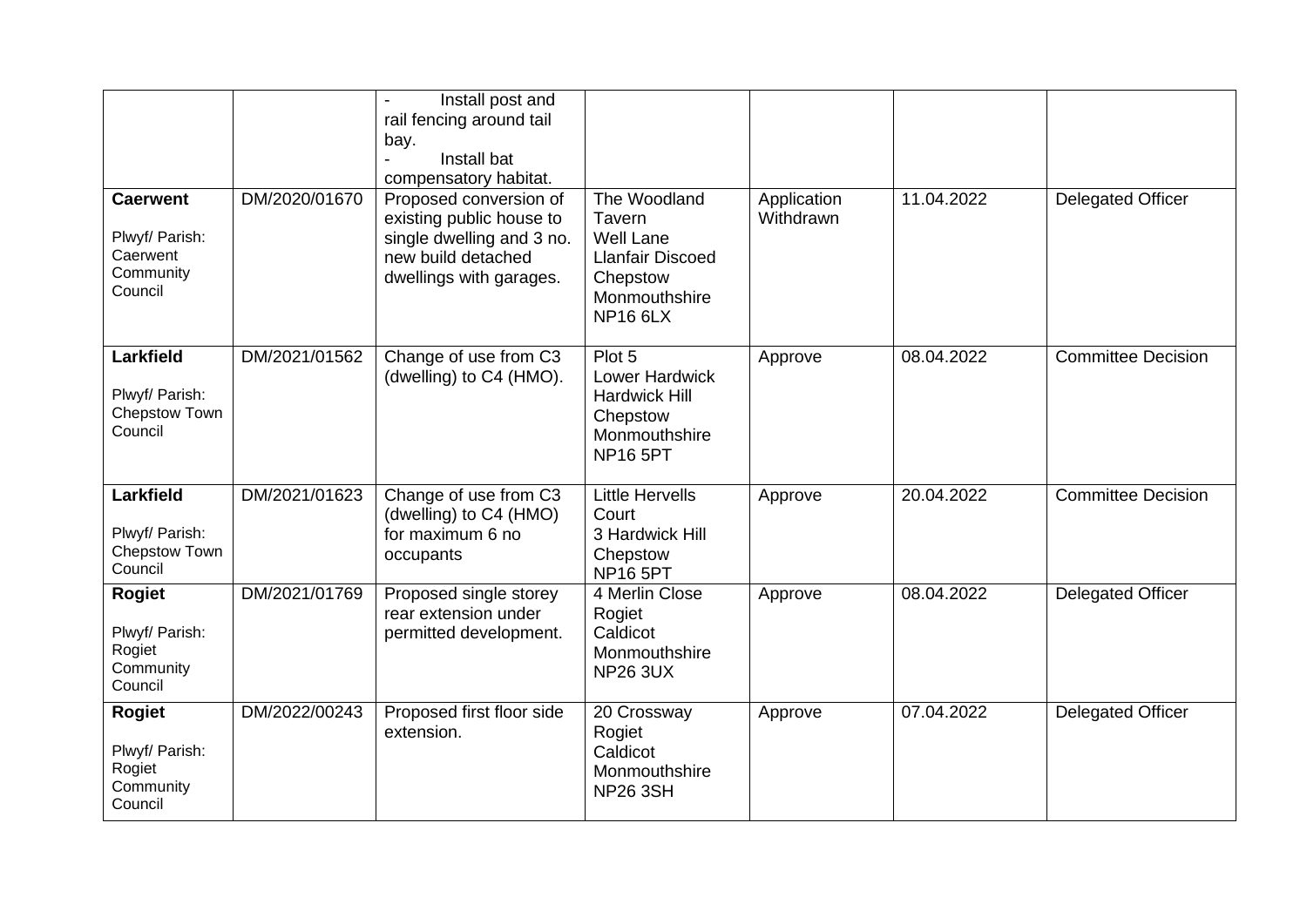| <b>Portskewett</b><br>Plwyf/ Parish:<br>Portskewett<br>Community<br>Council | DM/2019/01485 | Total discharge of<br>condition 5 and 11<br>(Condition 11 foul<br>drainage discharged<br>20.11.2021) of planning<br>consent DM/2018/00696<br>(drainage strategy)                            | <b>Land Development</b><br>South Of Crick<br>Road<br><b>Crick Road</b><br>Portskewett<br>Monmouthshire                                    | Approve | 08.04.2022 | <b>Delegated Officer</b>  |
|-----------------------------------------------------------------------------|---------------|---------------------------------------------------------------------------------------------------------------------------------------------------------------------------------------------|-------------------------------------------------------------------------------------------------------------------------------------------|---------|------------|---------------------------|
| <b>Portskewett</b><br>Plwyf/ Parish:<br>Portskewett<br>Community<br>Council | DM/2022/00241 | The proposed<br>construction of surface<br>water apparatus to serve<br>the development of a<br>new care home and<br>residential dwellings<br>approved under planning<br>ref: DM/2018/00696. | <b>Land Development</b><br>South Of Crick<br>Road<br><b>Crick Road</b><br>Portskewett<br>Monmouthshire                                    | Approve | 08.04.2022 | <b>Committee Decision</b> |
| <b>Portskewett</b><br>Plwyf/ Parish:<br>Portskewett<br>Community<br>Council | DM/2022/00255 | Formation of high level<br>gable window providing<br>natural daylight and<br>ventilation to attic Gallery<br>space.                                                                         | <b>Orchard Barn</b><br>Elm Tree Farm<br>Parkwall With A48<br>To Ifton Hill<br>Portskewett<br>Caldicot<br>Monmouthshire<br><b>NP26 5TT</b> | Approve | 12.04.2022 | <b>Delegated Officer</b>  |
| <b>Castle</b><br>Plwyf/ Parish:<br>Abergavenny<br><b>Town Council</b>       | DM/2022/00049 | The proposal is to install<br>an external staircase that<br>grants access to our own<br>land (retrospective)                                                                                | 1 Clos Y Pinwydd<br>Abergavenny<br>Monmouthshire<br>NP7 5JP                                                                               | Approve | 20.04.2022 | <b>Delegated Officer</b>  |
| <b>Castle</b><br>Plwyf/ Parish:<br>Abergavenny<br><b>Town Council</b>       | DM/2022/00267 | 2 x ALDI Temporary<br><b>Banners</b><br>1x ALDI Temporary<br><b>Banner with Banner</b><br>Frame.                                                                                            | <b>Aldi Stores</b><br><b>Monmouth Road</b><br>Abergavenny<br>Monmouthshire<br>NP7 5HF                                                     | Approve | 20.04.2022 | <b>Delegated Officer</b>  |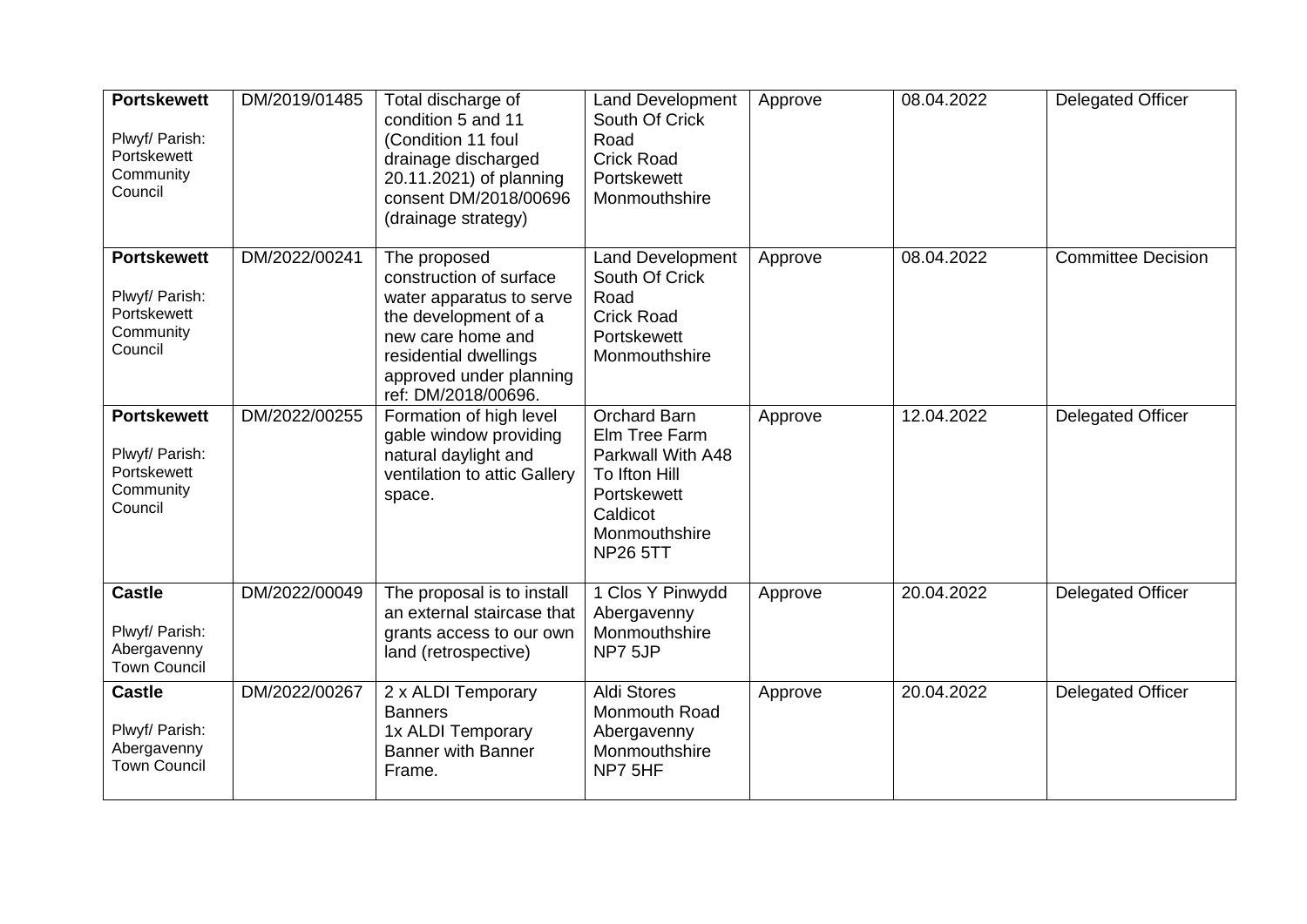| <b>Devauden</b><br>Plwyf/ Parish:<br>Devauden<br>Community<br>Council                      | DM/2022/00227 | DOC - Condition 3<br>relating to application<br>DM/2021/01635 (ecology<br>mitigation).                                                                                                                                                                                                                       | Little Owl Barn<br><b>Kilgwrrwg Road</b><br>Killgwrrwg<br>Devauden<br>Chepstow<br>Monmouthshire<br><b>NP16 6PN</b> | Approve | 07.04.2022 | <b>Delegated Officer</b> |
|--------------------------------------------------------------------------------------------|---------------|--------------------------------------------------------------------------------------------------------------------------------------------------------------------------------------------------------------------------------------------------------------------------------------------------------------|--------------------------------------------------------------------------------------------------------------------|---------|------------|--------------------------|
| <b>Dixton With</b><br><b>Osbaston</b><br>Plwyf/ Parish:<br>Monmouth<br><b>Town Council</b> | DM/2022/00319 | Single story lounge and<br>bedroom extension.                                                                                                                                                                                                                                                                | 12 Highfield Close<br>Monmouth<br>Monmouthshire<br><b>NP25 3HP</b>                                                 | Approve | 08.04.2022 | <b>Delegated Officer</b> |
| <b>Green Lane</b><br>Plwyf/ Parish:<br><b>Caldicot Town</b><br>Council                     | DM/2022/00290 | Single storey side<br>extension to existing<br>property to add<br>downstairs<br>bathroom/utility. Access<br>via internal hallway. A<br>path will remain to allow<br>access to the rear<br>garden of the property<br>with access gate.<br>Connecting to foul drain.<br>Removal of garage at<br>end of garden. | 85 Castle Lea<br>Caldicot<br><b>NP26 4PJ</b>                                                                       | Approve | 08.04.2022 | <b>Delegated Officer</b> |
| <b>Green Lane</b><br>Plwyf/ Parish:<br><b>Caldicot Town</b><br>Council                     | DM/2022/00391 | Erection of a single<br>storey outbuilding in the<br>rear garden. New<br>parking space,<br>associated boundary<br>fence alteration and new<br>crossover.                                                                                                                                                     | 24 Chepstow Road<br>Caldicot<br>Monmouthshire<br><b>NP26 4HY</b>                                                   | Refuse  | 13.04.2022 | <b>Delegated Officer</b> |
| <b>Shirenewton</b><br>Plwyf/ Parish:<br>Mathern                                            | DM/2021/02090 | Renovation of existing<br>Grade 2* listed<br>residential dwelling of                                                                                                                                                                                                                                         | The Orchard<br>8 Mounton House<br>Park                                                                             | Approve | 11.04.2022 | <b>Delegated Officer</b> |